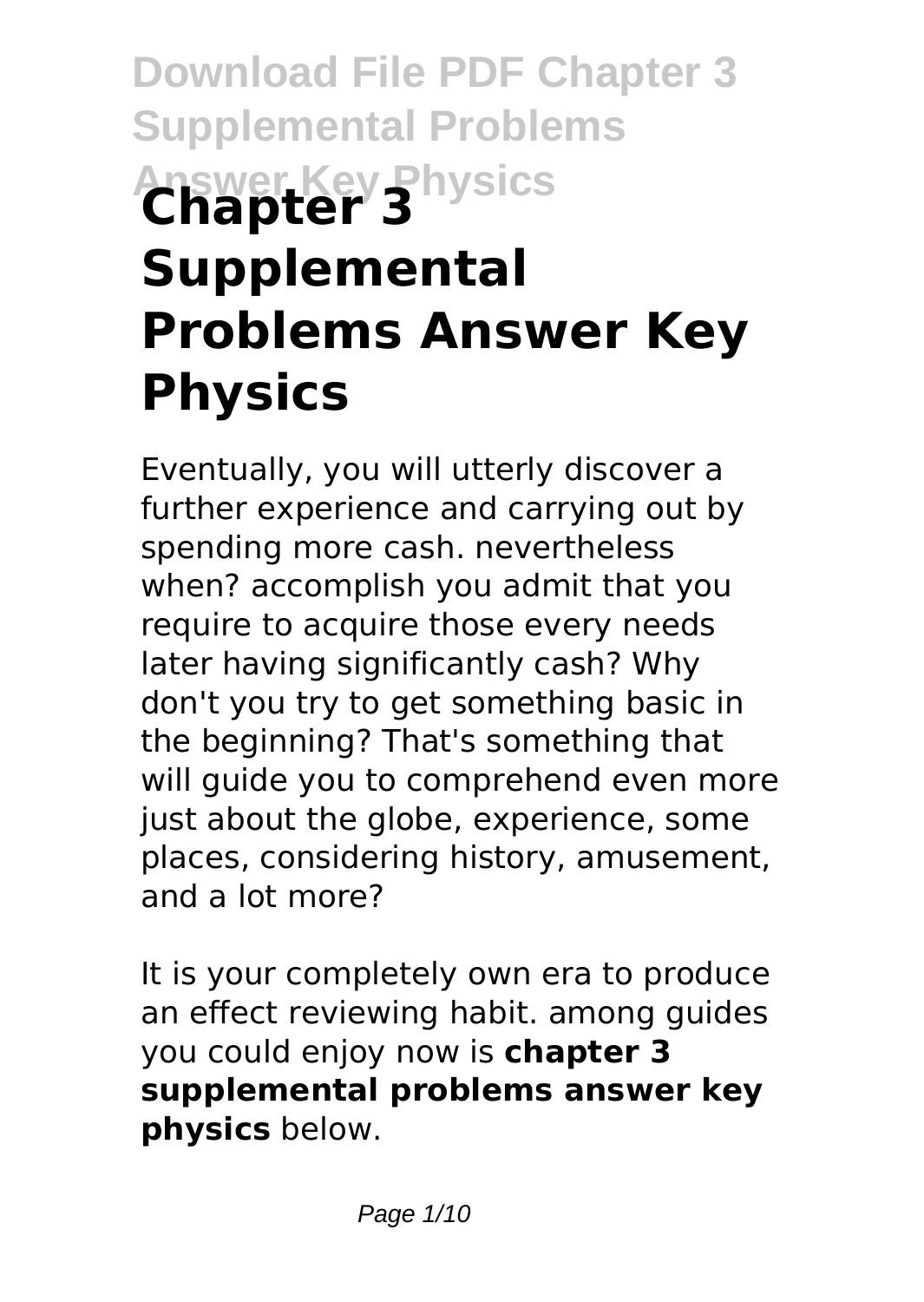**Answer Key Physics** International Digital Children's Library: Browse through a wide selection of high quality free books for children here. Check out Simple Search to get a big picture of how this library is organized: by age, reading level, length of book, genres, and more.

### **Chapter 3 Supplemental Problems Answer**

Chapter 3 Accelerated Motion 6 c. b.What is his acceleration between t 60.0 s and t 61.0 s? fi fi 2 0.0m/s 3.0m/s 61.0 s 60.3s 3.0m/s v a t vv tt d. Assuming constant acceleration, how far did he walk during the first 5 s? fi fi 2 2 ii 22 1.5m/s 0.0m/s 10.0 s 0.0 s 1 2 2 a 1 ( Supplemental Problems Teacher Support continued

### **CHAPTER 3 Supplemental Problems - Weebly**

46 Chemistry: Matter and Change Supplemental Problems Answer Key Chapter 3 1. An 18-g sample of element A combines com-pletely with a 4-g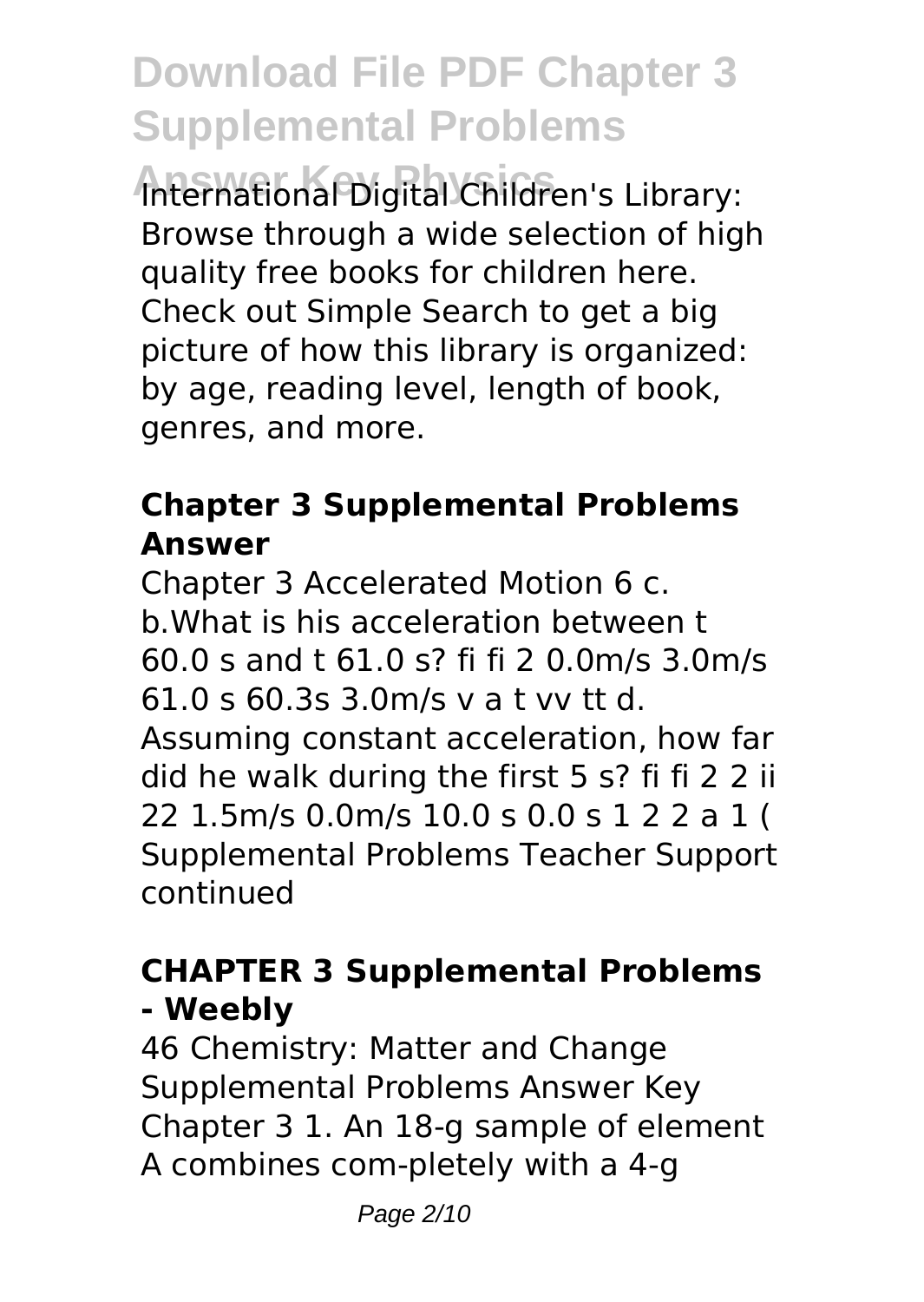**Answer Key Physics** sample of element B to form the compound AB. What is the mass of the compound formed? Mass reactants 5 Mass products Mass A 1 Mass B 5 Mass AB Mass AB 5 18 g 1 4 g 5 22 g 2. A substance breaks down into three component

### **Chapter 3**

Chapter 3, Supplemental Problems 3.1 Determine the phase or phases in a system consisting of H20 at the following conditions and locate the states on carefully labeled p-v and T-v diagrams. (a)  $p = 500$  kPa, T = 200 $^{\circ}$ C. (Ans. superheated vapor) (b)  $p=5$  MPa,  $T = 264$ °C. (Ans. liquid-vapor mixture) (c)  $T = 180^{\circ}$ C,  $p=0.9$  MPa.

### **Chapter 3, Supplemental Problems 3.1 Determine The ...**

14.0 g 17.0 g 3.0 g. Answer Key (continued) 2 Chemistry: Matter and Change Supplemental Problems. Title: Chapter 3 Author: Catherine Last modified by: Catherine Created Date: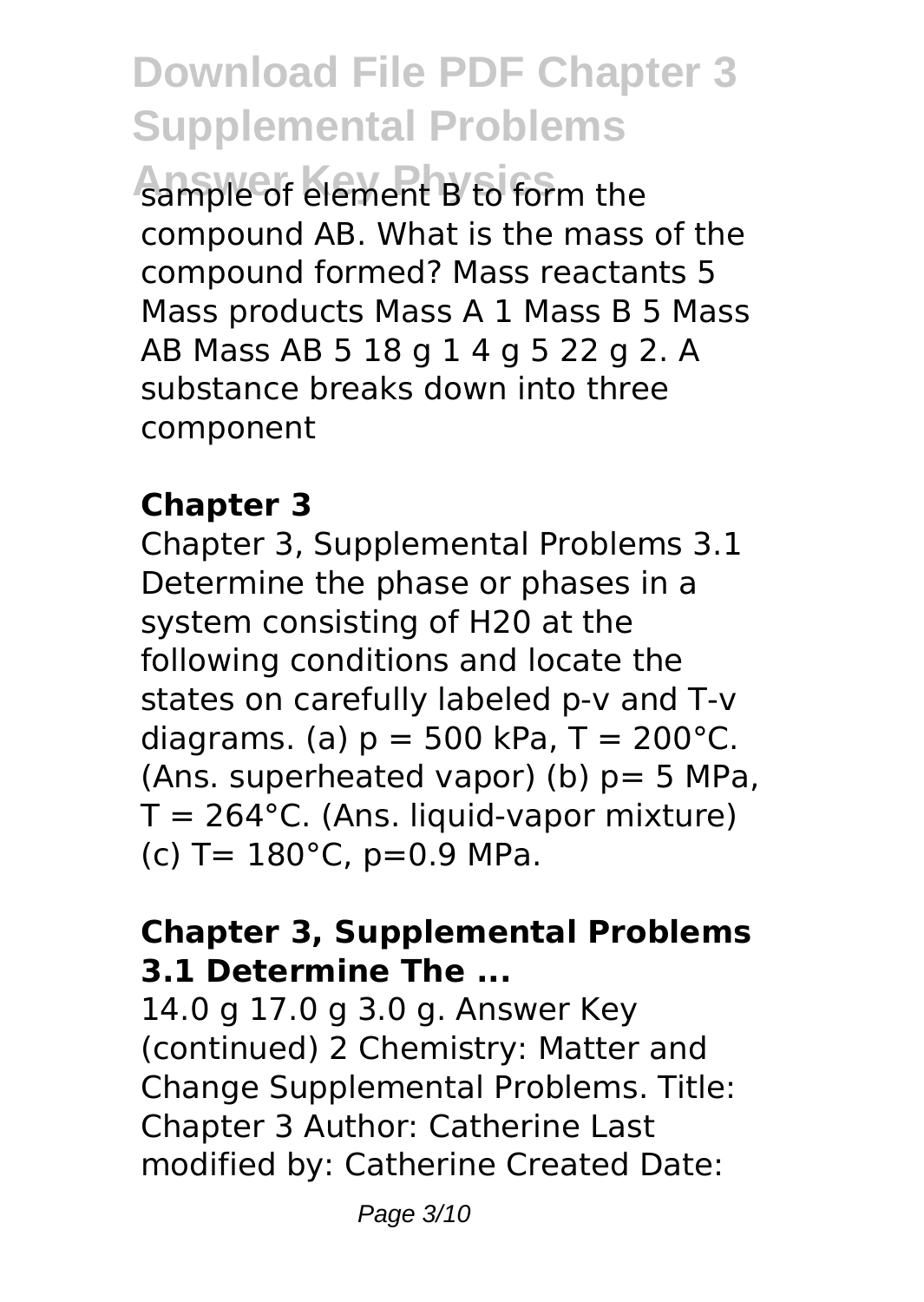**Answer Key Physics** 7/23/2017 3:42:00 PM Company: HP Other titles: Chapter 3 ...

### **Chapter 3**

Read Book Chapter 3 Supplemental Problems Answer Key PhysicsMatter and Change • Chapter 3 3 MatterMatter——Properties and ChangesProperties and Changes 1. An 18-g sample of element A combines completely with a 4-g sample of element B to form the compound AB. What is the

#### **Chapter 3 Supplemental Problems Answer Key Physics**

Supplemental Problems Chemistry: Matter and Change • Chapter 3 3 MatterMatter——Properties and ChangesProperties and Changes 1. An 18-g sample of element A combines completely with a 4-g sample of element B to form the compound AB. What is the mass of the compound formed? 2. A substance breaks down into three component elements when it is heated.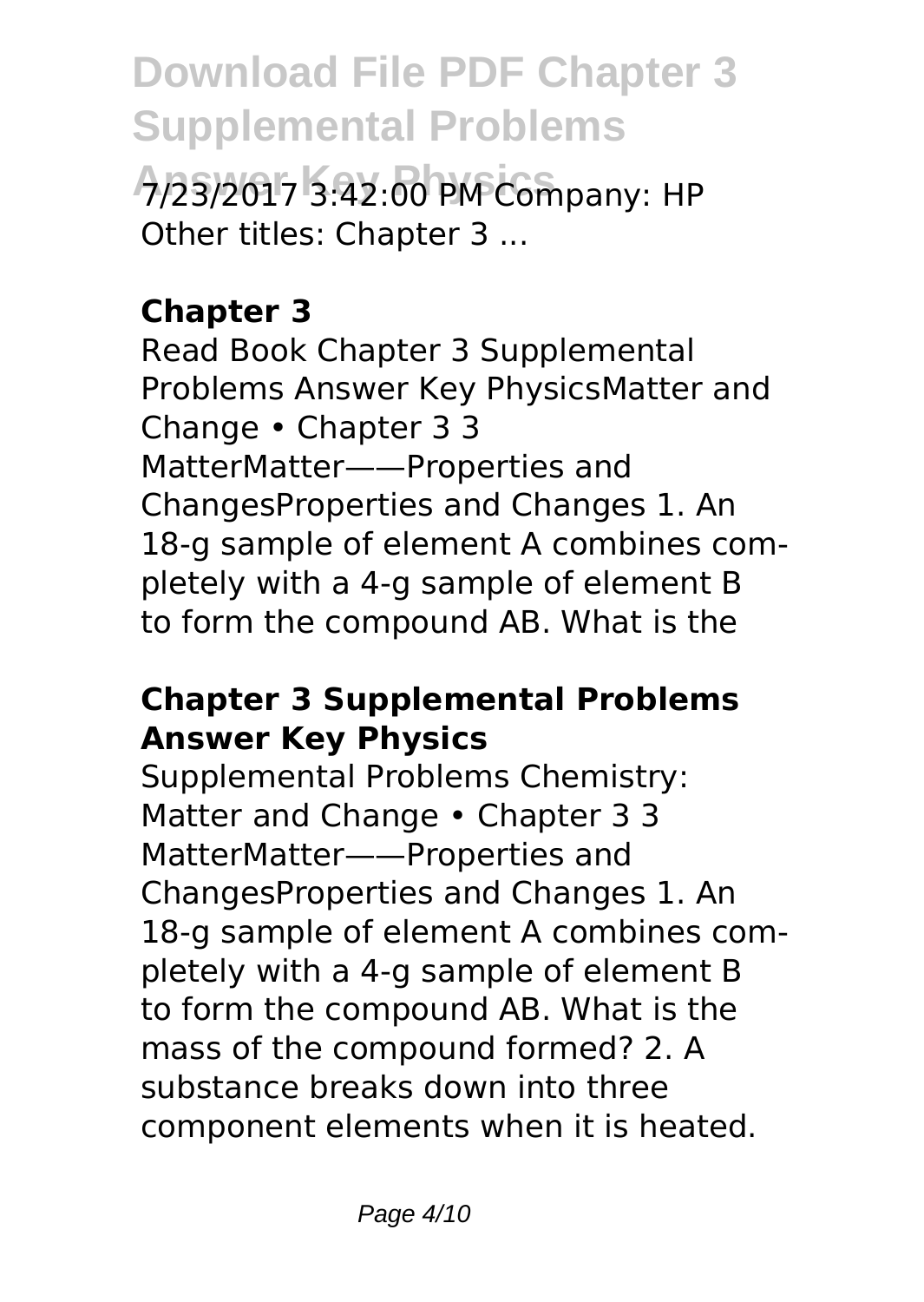**Answer Key Physics Supplemental Problems - MARRIC** Chemistry H Chapter 3 Vocab and More 46 Terms. Olivialala. Chapter 3: Matter - Properties and Changes 27 Terms. jsarraffe. Chemistry Vocab Ch. 3 29 Terms. ymejia. OTHER SETS BY THIS CREATOR. yup 37 Terms. luv2much. Test 2 History 68 Terms. luv2much. test 1 history 67 Terms. luv2much. presidential terms for ap history 44 Terms.

### **chemistry matter and change chapter 3 Flashcards | Quizlet**

the answer. 10 19 105 10 14; the answer will be about 20 10 14,or 2 10 13. c. Calculate your answer. Check it against your estimate from part b. 1.7 10 13 kg m/s2 d. Justify the number of significant digits in your answer. The least-precise value is 4.5 T, with 2 significant digits, so the answer is rounded to 2 significant digits. 16.

### **Solutions Manual**

Supplemental Problems Answer Key 71 Chapter 3 1. Use the velocity-time graph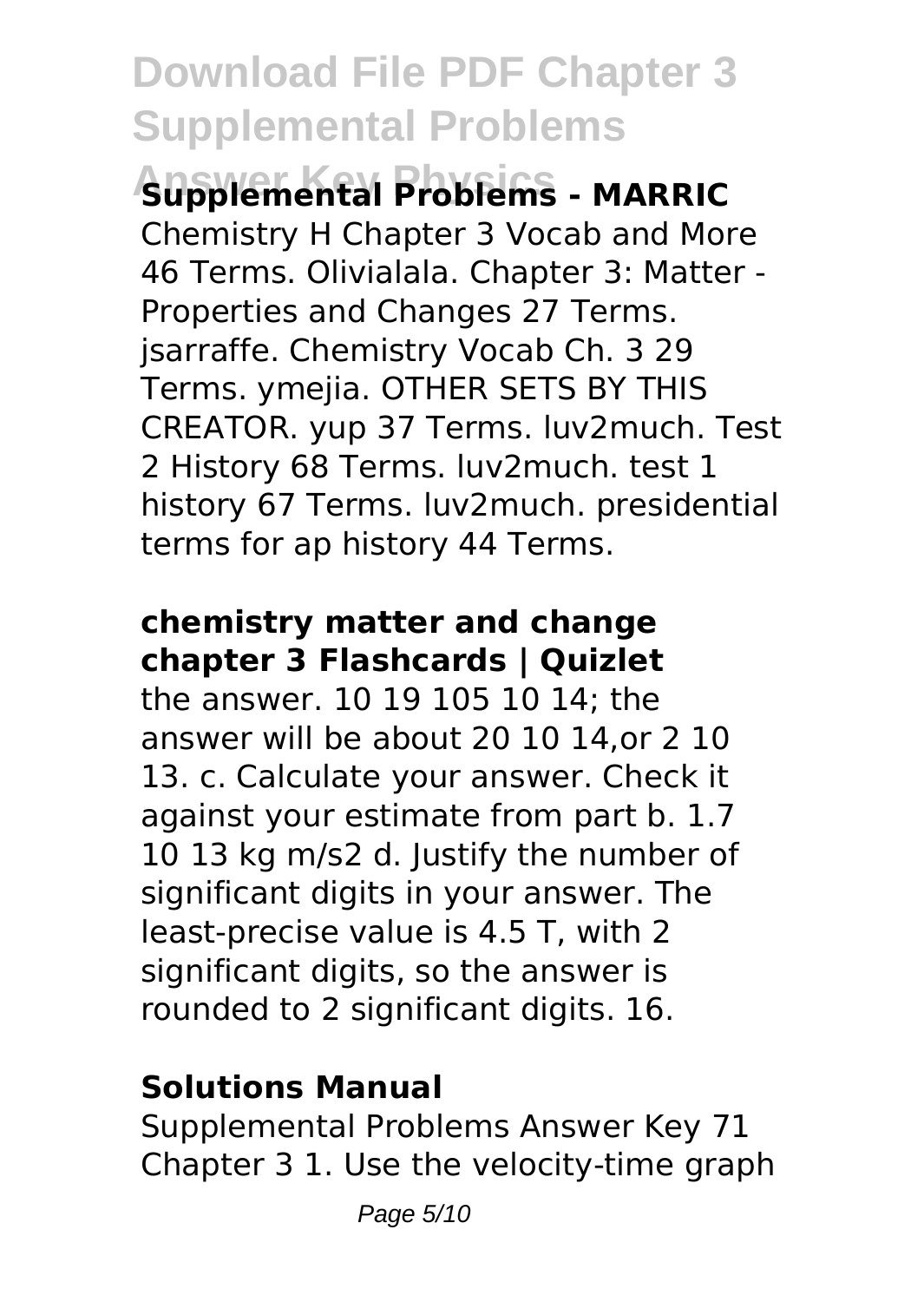**And Answer Calculate the velocity of the** object whose motion is plotted on the graph. a. What is the acceleration between the points on the graph labeled A and B? a 5} D t v 5 } (v f 2 t v i)} 5 5 15.0 m/s 2 b.

### **Chapter 2 Supplemental Problems Answers**

Answer Key Physics: Principles and Problems Supplemental Problems Answer Key 71 Chapter 3 1. Use the velocity-time graph below to calculate the velocity of the object whose motion is plotted on the graph. a. What is the acceleration between the points on the graph labeled A and B? a 5} D t v 5 } (v f 2 t v i)} 5 5 15.0 m/s 2 b.

#### **Answer Key Chapter 2 - Henry County School District**

Chapter 3 SG 3.1 SG 3.2 SG 3.4 Chapter 3 Supplemental Problems Chapter 3 Review Physical and Chemical Changes Lab Chapter 5 SG 5.1 Flame Test Lab SG 5.2 The Wave and Particle Nature of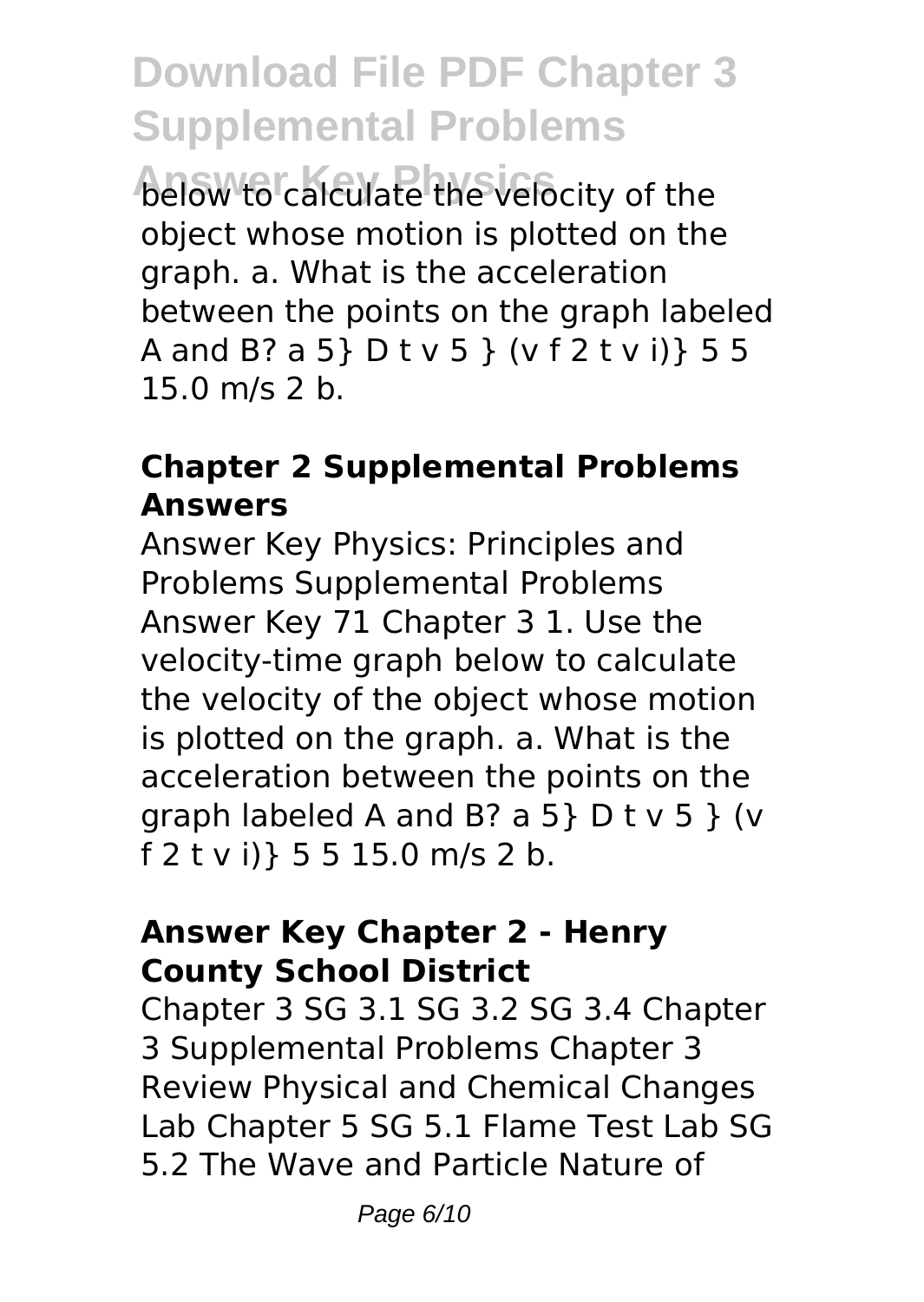**Answer Key Physics** Light Bohr's Model/Quantum Mechanical Model Orbital Diagrams SG 5.3 Abbreviated Configurations Using Electron Configurations Chapter 5 Supplemental Problems ...

#### **Answer Keys - HONORS CHEMISTRY**

Supplemental Problems Answers Chapter 13 Supplemental Problems Answers - oudeleijoever.nl Chapter 13 Supplemental Problems Answers Right here, we have countless book chapter 13 supplemental problems answers and collections to check out. We additionally manage to pay for variant types and along with type of the Page 10/28

### **Chapter 13 Supplemental Problems Answers**

Chapter 2 Supplemental Problems Answers the airport. At this point, following the instructions of an air traffic controller, the plane turns 20.0 to the east of its original flight path and flies 21.0 km. CHAPTER 3 Supplemental Problems - Weebly Answer Key Physics: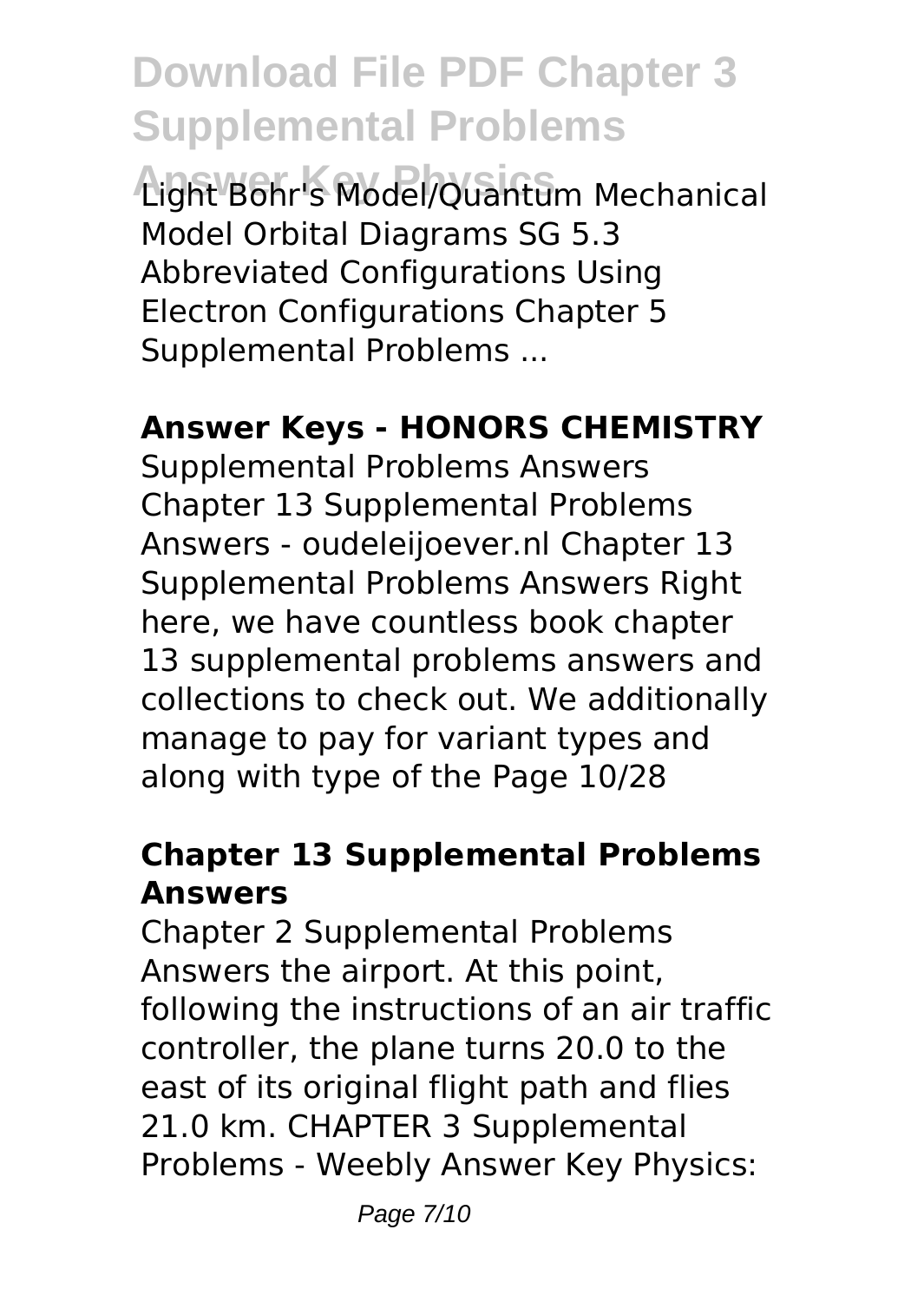**Answer Key Physics** Principles and Problems Supplemental Problems Answer Key 75 Chapter 4 1. You and ...

### **Chapter 2 Supplemental Problems Answers**

Change Supplemental Problems Answers Supplemental Problems Chemistry: Matter and Change • Chapter 2 1. Data Analysis the answers to the correct number of significant Answers will vary but might include that seawater is a Chemistry: Matter and Change it Chapter 14 277 make an aqueous solution that is 15% methanol. STUDY 05 ANSWERS.

#### **Chemistry Matter Change Supplemental Problems Answers**

Download Chapter 3 - Supplemental Problem - 31 Chapter 5 -a 31. Find the reactions at the supports A and B for the tower truss shown at the right. The support on the left is a pin, and the support on the right is a roller.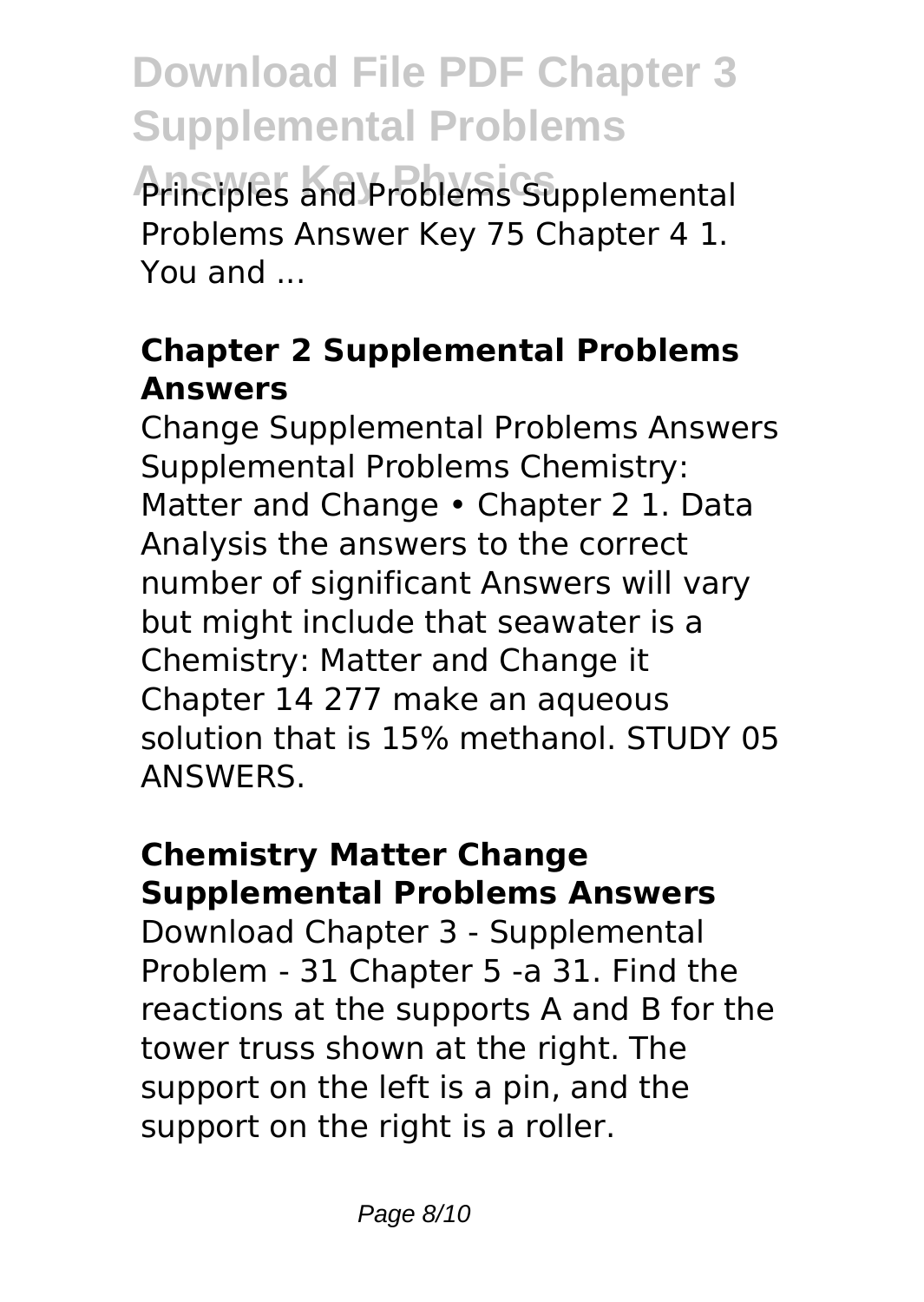### **Answer Key Physics Download Chapter 3 - Supplemental Problem - 31 Cha ...**

An Answer Key provides fully worked-out solutions and complete answers to each problem and question. The Answer Key is found in the back of this book. A Physics Toolkit Date Period Name Physics: Principles and Problems Supplemental Problems 1 ... 6 Supplemental Problems CHAPTER. 13 20. A.

#### **Supplemental Problems - Baltimore Polytechnic Institute**

Chapter 3 Supplemental Problems Answer Key Chapter 3 Supplemental Problems Answer Key Chapter 3 Supplemental Problems Answer Key Chapter 3 Supplemental Problems Answer When people should go to the books stores, search instigation by shop, shelf by shelf, it is in fact problematic. This is why we present the books compilations in this website ...